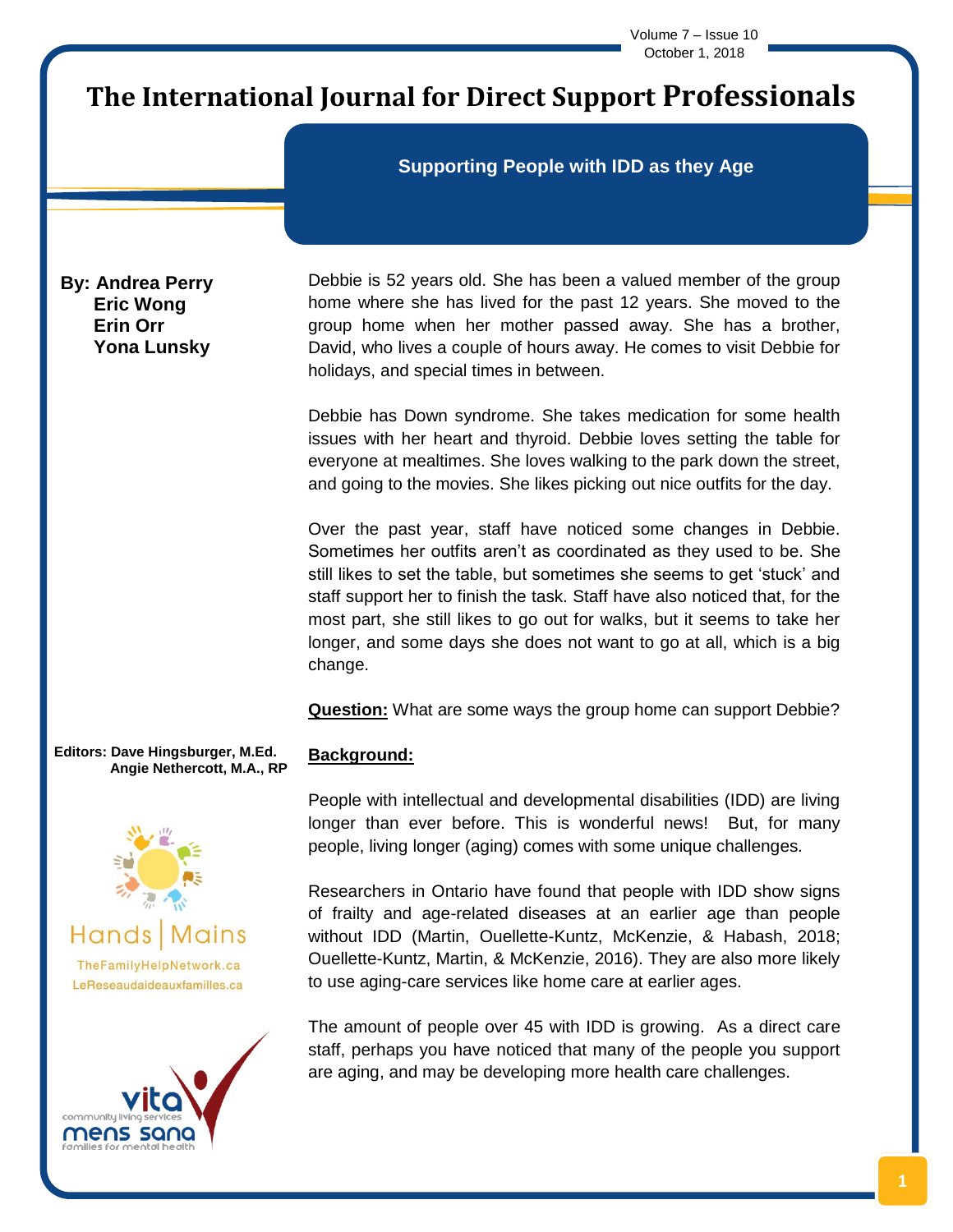# **So, what do we mean by aging, anyway?**

Aging is a biological process associated with changes to the mind and body. For people with IDD, aging is likely to begin at a younger age than it does for adults in the general population. This means that a person with IDD who is in their 50's may present with some similarities in their mind and body to a person without IDD who is in their 80's. As we age, every organ system changes. This is normal!

Let's go over some of the common diseases *associated with aging*, and how you can support people during this time.

- **Dementia**: Some people get dementia as they get older. The most common cause of dementia is Alzheimer's disease. Symptoms of dementia include short-term memory loss (forgetfulness) and difficulty organizing one's daily routine (executive dysfunction). Over time, people with dementia lose their language and their ability to function independently, so help will be needed to eat, get washed and dressed, and to walk around safely. This is a key difference from normal brain changes with aging which may include forgetfulness without the impact on function or being able to do the things you like to do.
	- o **We now know that people with developmental disabilities are more likely to develop dementia than other adults, and it can happen at a younger age**. This is most notable for people who have Down syndrome, but we now know that this is also an issue for adults with other forms of IDD. The declines, though still gradual, may occur more quickly than they do in other adults. When people with IDD develop dementia, you may see personality changes, or behaviour changes. It might be tricky to notice changes in someone who already requires a fair bit of help. This is why it is very important to know the people you support very well, so you can compare them now to how they were a few months ago or a year ago, rather than just comparing them to other people.
- **Depression**: As one gets older, the risk for developing depression also increases. Signs of depression include things like a low mood (sadness), along with changes in sleep, having a hard time concentrating, poor appetite, and feelings of guilt. A person with depression may also become more irritable or easily bothered. Movements may be slower, and you might see that it is harder for a person to be motivated to do things they used to enjoy. The risk for suicide is higher in older adults than younger adults. Depression is treatable, so a doctor should be informed if you suspect that someone you support has depression.
- **Delirium**: While dementia is associated with a long-term, decrease in memory and skills over time (months to years), delirium happens suddenly (hours to days)! Delirium is an **acute (sudden!) state of confusion**, and it can be a medical emergency. Unfortunately, delirium can often be missed. Older people, especially those with dementia or other brain diseases, have a higher risk of developing delirium when there are any changes to their overall health. Even something minor like a medication change or poorly treated pain can lead to delirium. A physical examination and bloodwork is usually needed to assess for the underlying cause of delirium. A nurse or doctor should always be informed if you think a person is showing signs of a sudden change.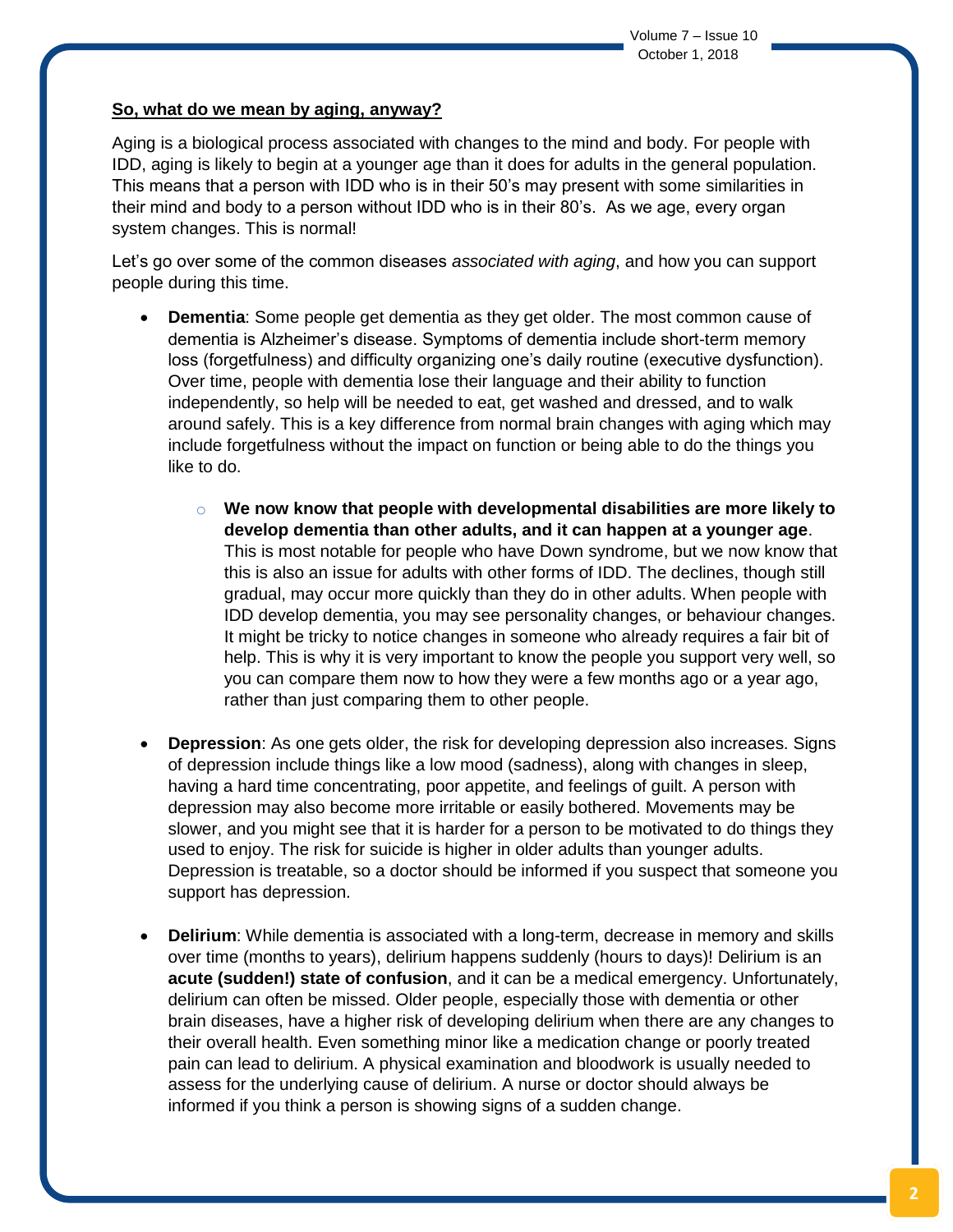Signs to look for: suddenly being very confused, fluctuating or changing level of alertness (for example, knowing who a roommate is early in the day, then not recognizing them after lunch, then knowing who they are again later), being unable to focus and maintain attention, being disorganized and not making sense, or being very sleepy and hard to wake up.

 **Falls**: Older adults have a higher risk of falling. Unfortunately, people with IDD are already at high risk of falling because of issues with balance, walking, and reflexes, making this an even bigger issue among older adults with IDD. Falls may seem minor in younger people, but older adults may suffer serious injury to the skin, muscle, or even break bones because of a simple trip. Things that may make people more likely to experience falls include: taking too many medications (especially drugs that make you drowsy), joint problems (arthritis), weakness of muscles (from stroke or deconditioning), poor balance (from stroke or nerve damage), poor vision (cataracts or macular degeneration), and dementia. When an older person falls more than once, a thorough assessment is needed to prevent the risk of future falls.

#### **How can you keep people safe from falls?**

- An Occupational Therapy home safety assessment! Contact your residence's local Home Care Coordinator (in Ontario, this is through the Local Health Integration Network, previously known as the CCAC).
- Look around the home and see if there are any changes you can make. Remove or secure things a person may trip over – like cords and clutter, mats, and rugs.
- Make sure floors are dry. Keep close supervision in the bathroom.
- $\bullet$  If there are steps, help to make sure all steps are really visible (e.g., add reflective treads).
- Have handrails on both sides of the stairs, if possible.
- Have lights on and bright, and night lights or motion sensor lights for the bedrooms and hallways.
- $\bullet$  Look at a person's shoes do they look too loose or floppy? Or, are they too tight and uncomfortable? Do the treads on the bottom still work?
- Check a person's feet! If there are long toenails, sores or blisters, etc., this is likely to cause a person to walk differently, which could throw off their balance. Be extra careful if someone has diabetes, since they are at increased risk of foot ulcers.

Here is a resource that may help: [www.findingbalanceontario.ca](http://www.findingbalanceontario.ca/)

 **Osteoporosis and fracture**: Another common problem related to aging is osteoporosis, which is a disease of bone loss. Both older men and women are at risk of osteoporosis, but postmenopausal women are at a higher risk because of the loss of estrogen, which protects bones. Older individuals with little exercise, living an indoor sedentary lifestyle are at higher risk of osteoporosis. So are people who take certain medications for a long time like medications given for seizures. Bone loss leads to fractures, which can severely impact a person's independence. We know that people with IDD have higher rates of fractures when young, so as they age, the risk increases even more. There are medications to prevent bone loss and fractures. Vitamin D and calcium intake through the diet or supplements will help maintain bone health.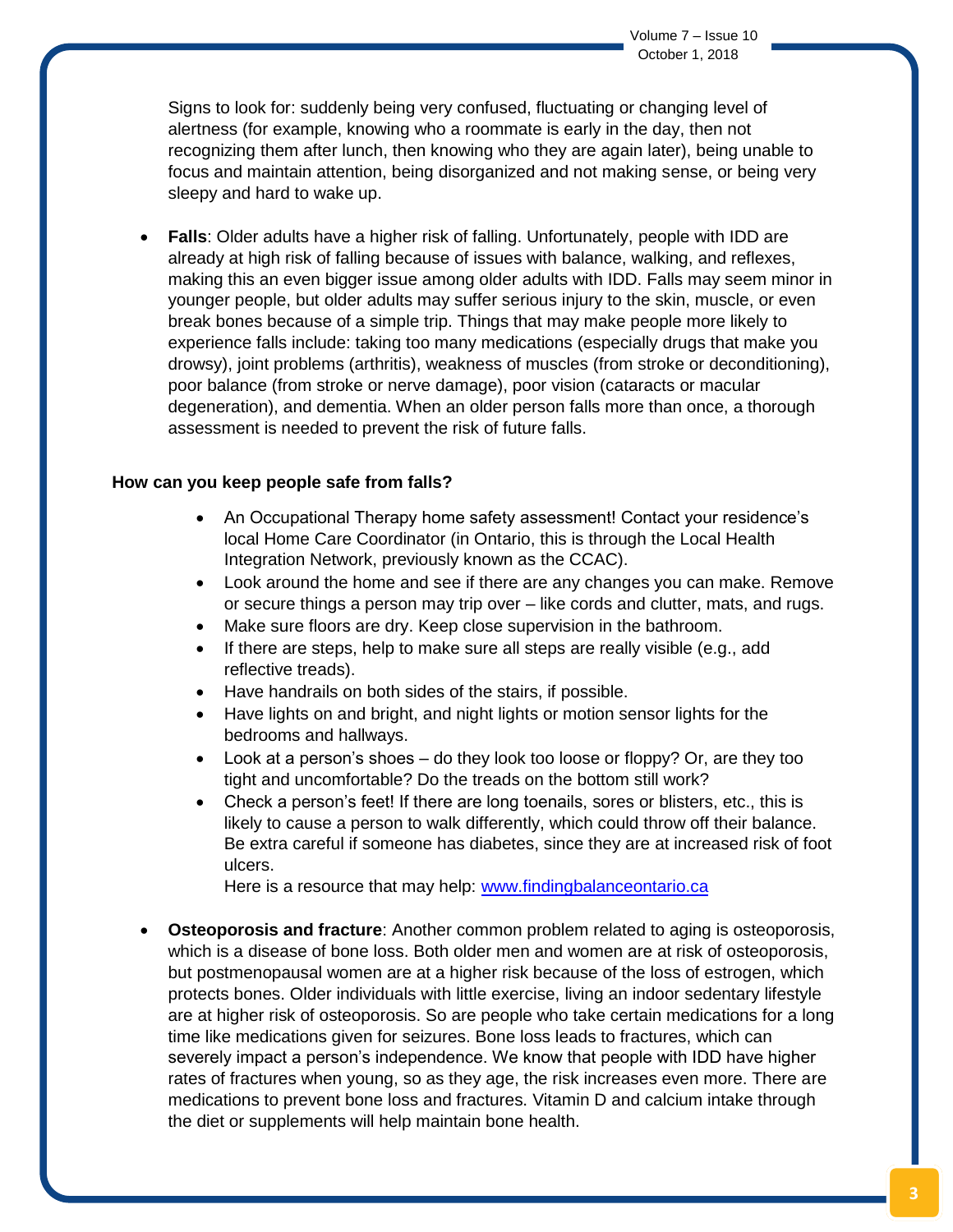- **Eyes**: Aging is associated with development of cataracts and other eye diseases like glaucoma and macular degeneration. Other common changes are decreased peripheral vision, reduced nighttime vision, and challenges distinguishing shades of colours, and dry eyes. It's important that people with IDD get their eyes checked regularly. If prescription glasses are available, they should be worn during the day. And don't forget to make sure a person's glasses are clean and free of smudges!
- **Hearing**: Hearing loss is common with aging. Use of appropriate hearing aids (always check the battery) or a pocket amplifier (like a Pocket Talker or FM system) might make hearing easier. If a change seems sudden, ask to have their ears checked—wax can build up much more quickly as people age.
- **Skin**: Older adults can get dry skin (xerosis). Regular moisturizers should be used to protect the skin. If an older adult is less mobile, pressure ulcers can develop. Proactive positioning and skin protection can help prevent ulcers. If a person is spending a lot of time in bed, or in a chair, it is a good idea to involve a nurse or occupational therapist for an assessment to see how to minimize pressure sores.
- **Pain**: Pain can often be missed. An essential part of care is to figure out if someone is in pain, and if so, where they have pain, so that appropriate treatment can be started. Consider asking people about pain, in a way they will understand ("Where does it hurt?" "Any ouches?"), while also using visual aids to help as needed. Also include observational pain assessment tools, in the event a person's language abilities limit their abilities to reliably tell you if they are in pain. We should never assume that someone with IDD can't feel pain—this is false! When looking for signs of pain, it's important to contrast with a person's baseline, or usual presentation (so, it is important to have the input of someone who knows the individual well).
	- $\circ$  To learn more about pain, including the different types of pain, and ways that you can help, please see the article, *[OUCH! How Understanding Pain can Lead to](http://www.vitacls.org/UserFiles/uploads/files/sss%20vol%206%20issue%205%20-%20ENGLISH.pdf)  [Gain when it Comes to Supporting Those with Developmental Disabilities](http://www.vitacls.org/UserFiles/uploads/files/sss%20vol%206%20issue%205%20-%20ENGLISH.pdf)*
	- o See the [Non-Verbal Pain Scale for Intellectual Disabilities](http://www.pediatric-pain.ca/wp-content/uploads/2013/04/CPSNAID.pdf) or the [PAIN-](http://dementiapathways.ie/_filecache/04a/ddd/98-painad.pdf)[Alzheimer's Disease](http://dementiapathways.ie/_filecache/04a/ddd/98-painad.pdf) tool.

As a person ages, their abilities may change, which can impact the roles people play in the home.

It is crucial that efforts are made to find that person's strengths and abilities, so that their quality of life is the best it can be.

# A sister's perspective…

*I* used to think it was so important to keep my sister doing the things she used to do. What will *happen if she doesn't go to that activity anymore? But lately, I have started to think about these things differently. Will I want to do exactly the same things when I get older as I am doing right now? If I can change my mind, can't she? If she is aging faster, maybe we need to adapt things faster too. We have to get creative to find new ways for her to be involved in household activities, and feel good about herself.*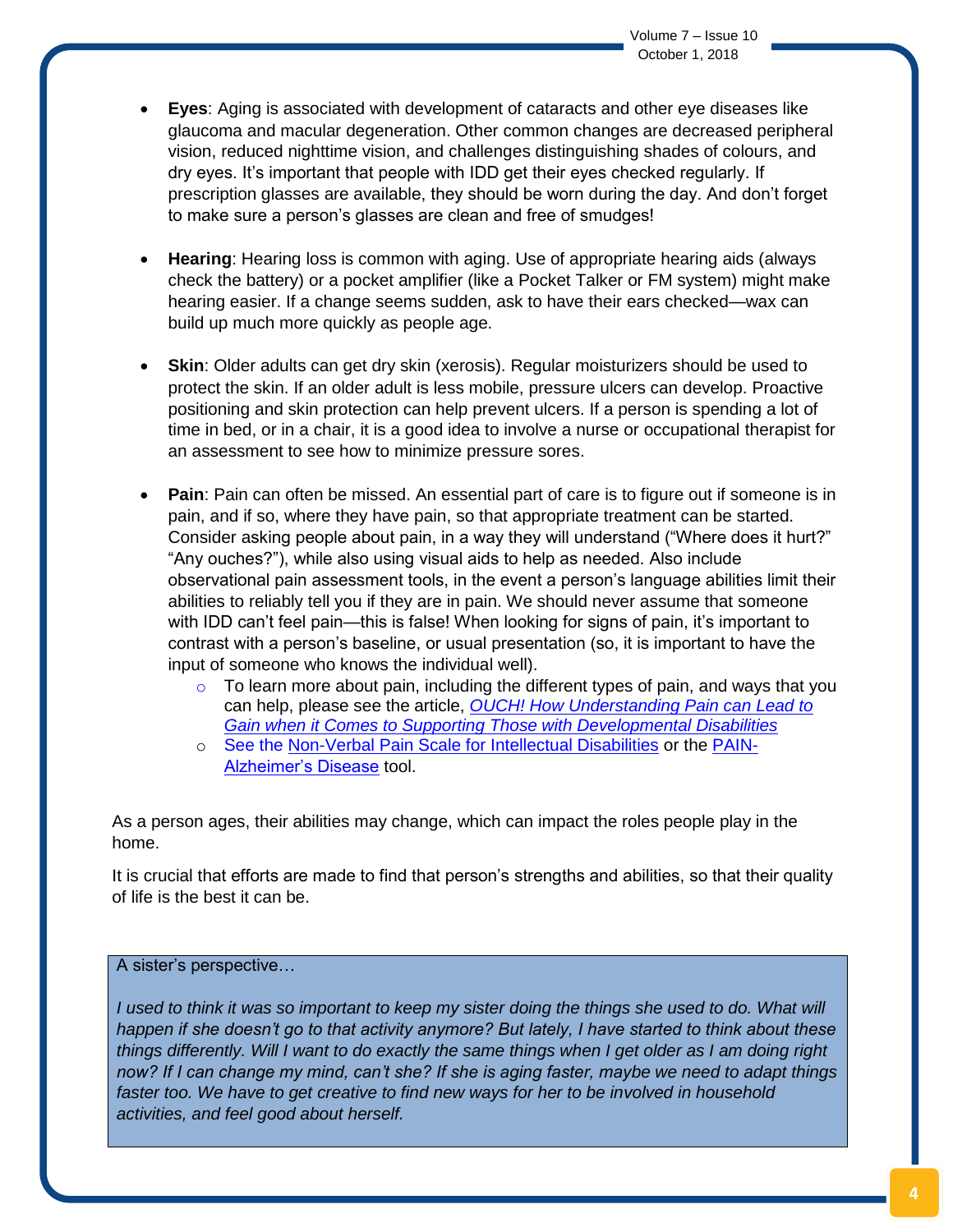Volume 7 – Issue 10 October 1, 2018

## **What you as staff can do:**

## *Depression, Delirium, Dementia*

- Track baseline cognitive and functional abilities using a tool specific to IDD (e.g., [NTG tool\)](http://aadmd.org/ntg/screening).
- If their thinking or memory changes suddenly, think: delirium? Notify medical personnel.

- Be on the lookout for depression. It could be a recent life event (losing a friend, family member or staff), or something in the past that was triggered, or stays with that person.

## *Vision*

- Encourage yearly eye exams.
- Make sure a person's glasses are on, and clean.
- If they have vision deficits, approach them in a way so they can see you.
- If there are depth issues, tape down contrasting colour tape to help mark stairs/surfaces.
- Make sure spaces are bright and well-lit. Close blinds in the evening to reduce shadows.

## *Falls Risk and Balance*

- Review fall prevention strategies. [www.findingbalanceontario.ca](http://www.findingbalanceontario.ca/) is a good resource.
- Ask the Doctor if there are supplements or vitamins to take to keep bones strong.
- Monitor pain: look for wincing, grimaces, moaning. Share your impressions with the medical provider. Using an observational pain scale can help structure your findings.
- If repeat falls, ask MD to refer for a comprehensive Geriatric assessment.

#### *Medications*

- If an individual takes more than four medications, this increases their risk of falls, confusion, side effects and interactions. Flag this to the doctor or pharmacist.

- If there is a sudden change, could it be because of medications? It's never a bad question to ask.

#### *Hearing*

- Annual hearing assessment. Ask doctor to check ears for wax build up.

- Use hearing aids (and check the battery regularly). If hearing aids are too hard, try a Pocket Talker. Otherwise, speak simply, clearly and slowly and reduce environmental noise (TV, radio off). Write things down if a person is reading. Speak on their better side, if they have one.

#### *Foot care*

- Seek out regular foot care. Monitor feet for any blisters, or long toe nails.
- Ensure shoes are form-fitting and treads intact.
- If someone has diabetes, be sure to check their feet more regularly.

#### *Sleep*

- Sleep disturbances and changes are common. People may need less sleep than before.
- Minimize caffeine after lunch. Discourage napping during the day.
- Toilet before bed, but keep hallways well-lit in event of getting up at night.
- Rates of sleep apnea are high. If sleep troubles persist, speak with the doctor.

#### *Bowel and Bladder*

- People may require more support to maintain bowel and bladder control.
- Offer to toilet a person before and after meals, and before bed.
- Use a Bristol Stool Chart to monitor bowel movements. Speak with doctor or pharmacist about a bowel routine if constipation is an issue.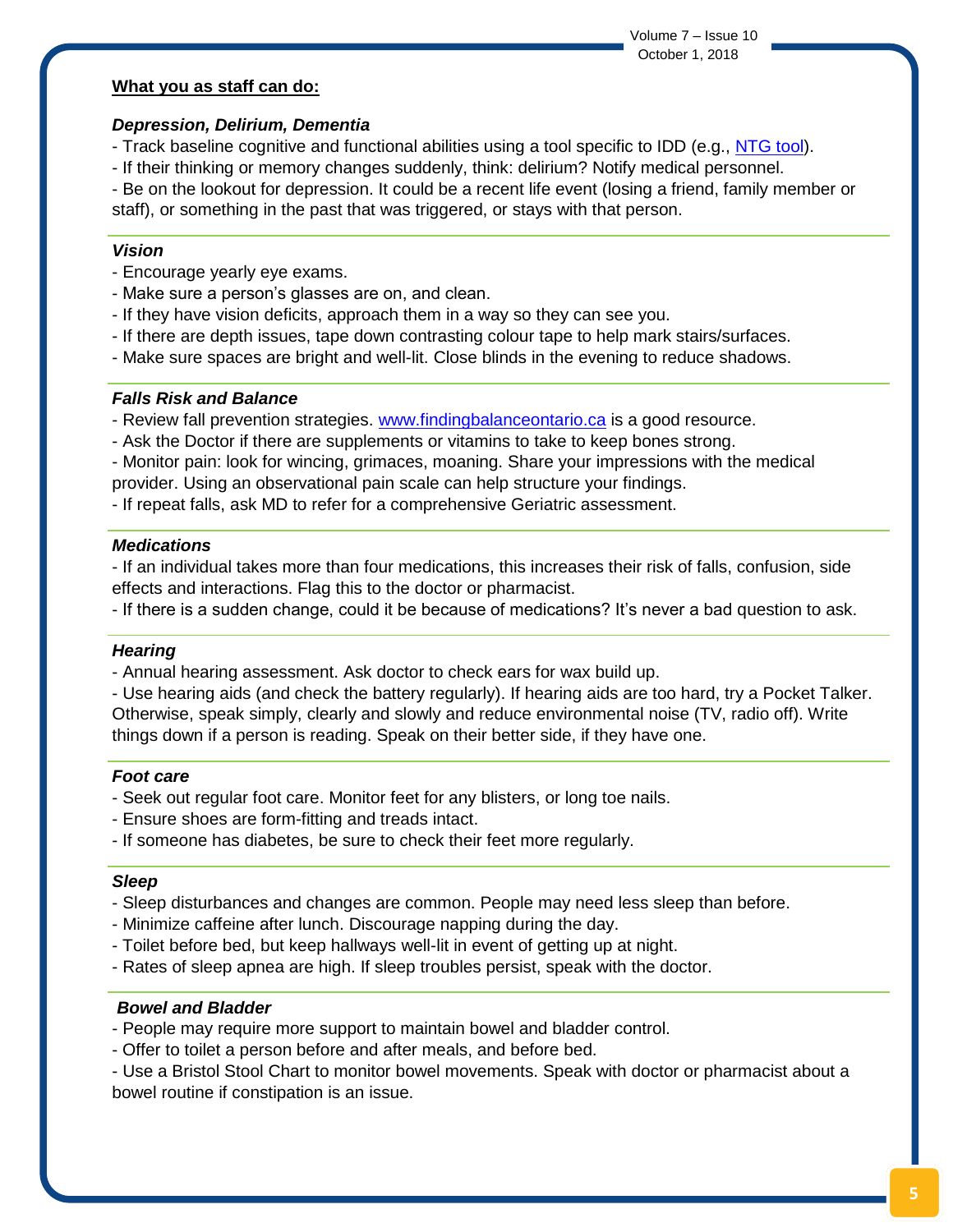# **In conclusion:**

Thinking back to Debbie, it seems like Debbie is showing several signs of aging. You've probably thought of many things you would like to do to support her. Here are some ideas from our end:

- Completing the [NTG tool](http://aadmd.org/ntg/screening) to obtain a picture of Debbie's skills and abilities now. If an older version was completed, or there is a baseline measure to compare it with, this will be helpful. If not, track what you can now.
	- $\circ$  If Debbie's mood seems different than usual, we would let the doctor know.
- Dementia: We would bring Debbie to her doctor to share the changes noticed (findings) from the NTG; getting more confused with things she used to be able to do on her own – getting dressed, setting the table; more withdrawn and not wanting to engage with the children in the park; walking more slowly, more carefully).
	- $\circ$  The doctor can help to determine if there are any medical tests to do (bloodwork, review her medications, for example), and if it's a good time for Debbie to be referred to specialty services for further assessment.
- Depression: We would try to learn more about Debbie's mood by asking her if she is: happy? mad? sad? We would look around the home to see if there are subtle changes that may be affecting her. How are the other people doing where she lives? Are any of them sick or unwell, which Debbie may be reacting to? How is her brother doing? Might Debbie be worried about him?
- Delirium: We would monitor Debbie closely for any sudden changes, like if she gets confused or mixed up quickly, and let the doctor know right away.
- Vision: We would take Debbie to the eye doctor to get her vision checked in case she needs new glasses. Maybe part of the reason her behaviour has changed is because she can't see properly.
- While we are waiting for information on next steps/further assessments, we could try to help Debbie continue to do the things she has always liked to do.
	- $\circ$  We could help her to pick out her clothes, and then cue her to lay them in the order she usually gets dressed to see if this helps her to get dressed properly.
	- $\circ$  We could simplify the table setting, by helping her through it one step at a time.
		- If we think Debbie might need some more help than we can manage with the current level of staff, we would ask if Debbie could be seen by her Home Care Coordinator to see if she qualifies for some Personal Support Worker (PSW) hours.
	- $\circ$  We would invite her brother to come visit more often, if he is able, and see if Debbie enjoys these visits.
	- $\circ$  We would check Debbie's shoes to make sure they fit her properly, so that walks to the park are comfortable.
	- $\circ$  We would invite Debbie to watch her favourite movies with others in the home  $$ maybe we could do this a bit more often, if possible. If it seems like she's not paying attention as well, it would be good to have her hearing checked.
		- If there is a FM system/Pocket Talker, we could ask her if she would like to try it, in case this helps her hear better.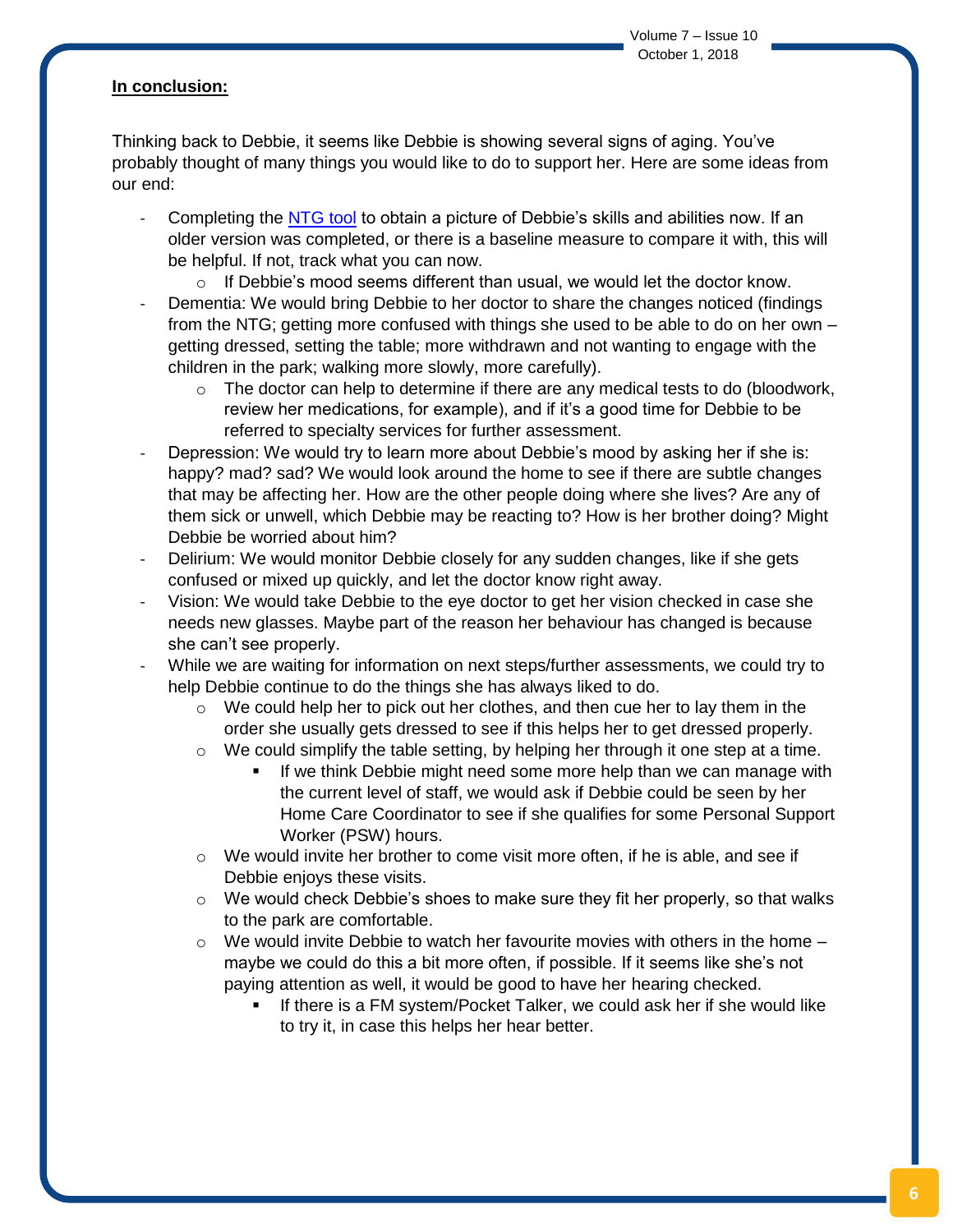# **For more information:**

Alzheimer's Society of Ontario:<http://alzheimer.ca/en/on>

 This is a website that provides lots of information about Alzheimer's disease and dementia.

Dementia Screening Tool: National Task Group – Early Detection Screen for Dementia; National Task Group (NTG) on Intellectual Disabilities and Dementia Practices (2013): [www.aadmd.org/ntg/screening](file:///C:/Users/andrea.perry/AppData/Local/Microsoft/Windows/INetCache/Content.Outlook/TAMG32VM/www.aadmd.org/ntg/screening) 

 This is a screening tool for dementia. The authors of this tool recommend administering yearly, beginning at age 40 for people with Down syndrome, and when there has been a change in function noted for others.

Finding Balance Ontario (Falls Prevention): [www.findingbalanceontario.ca](http://www.findingbalanceontario.ca/)

• This is an Ontario-based website that aims to help prevent falls among older adults by providing strategies to use to reduce your risk of falling.

Jenny's Diary:<http://www.learningdisabilityanddementia.org/jennys-diary.html>

 Free booklet and postcards that can be used to support conversations about dementia with people who have IDD.

L'Arche Canada's *Aging and Disability*:<http://www.aging-and-disability.org/en/home>

 This website provides information about different issues related to aging and IDD and tips for things to do to better support someone who is experiencing these challenges.

MAPS (Multidimensional Assessment of Providers and Systems):

<https://www.mapsresearch.ca/projects/aging/>

 This resource provides information about research that is being done in Ontario on aging adults with IDD.

Ontario Partnership on Aging and Developmental Disabilities: <http://www.reena.org/training/opadd/>

 This webpage provides information about the Ontario Partnership on Aging & Developmental Disabilities (OPADD). This is a partnership of service providers in the continuum of seniors services and developmental disabilities.

Publications and Papers from the International Summit on Intellectual Disability and Dementia (Glasgow, Scotland – October 13-14, 2016):

[http://www.learningdisabilityanddementia.org/uploads/1/1/5/8/11581920/summit\\_publications.pdf](http://www.learningdisabilityanddementia.org/uploads/1/1/5/8/11581920/summit_publications.pdf)

 This includes a summary of different papers on dementia and IDD that were presented at the International Summit on Intellectual Disability and Dementia in Glasgow, Scotland in 2016

Representing the Underrepresented: Empowering Conversations About Learning Disabilities and Dementi[a https://www.elder.org/the-elder/representing-the-underrepresented-empowering](https://www.elder.org/the-elder/representing-the-underrepresented-empowering-conversations-learning-disabilities-dementia/)[conversations-learning-disabilities-dementia/](https://www.elder.org/the-elder/representing-the-underrepresented-empowering-conversations-learning-disabilities-dementia/)

 This interview highlights the challenges of supporting an adult with IDD with dementia and the importance of effective communication and support.

Supporting Derek video:<https://www.youtube.com/watch?v=O3ekO4QdKXU>

 This is a video to be used to train staff working in care homes how to better care for patients who have IDD and dementia.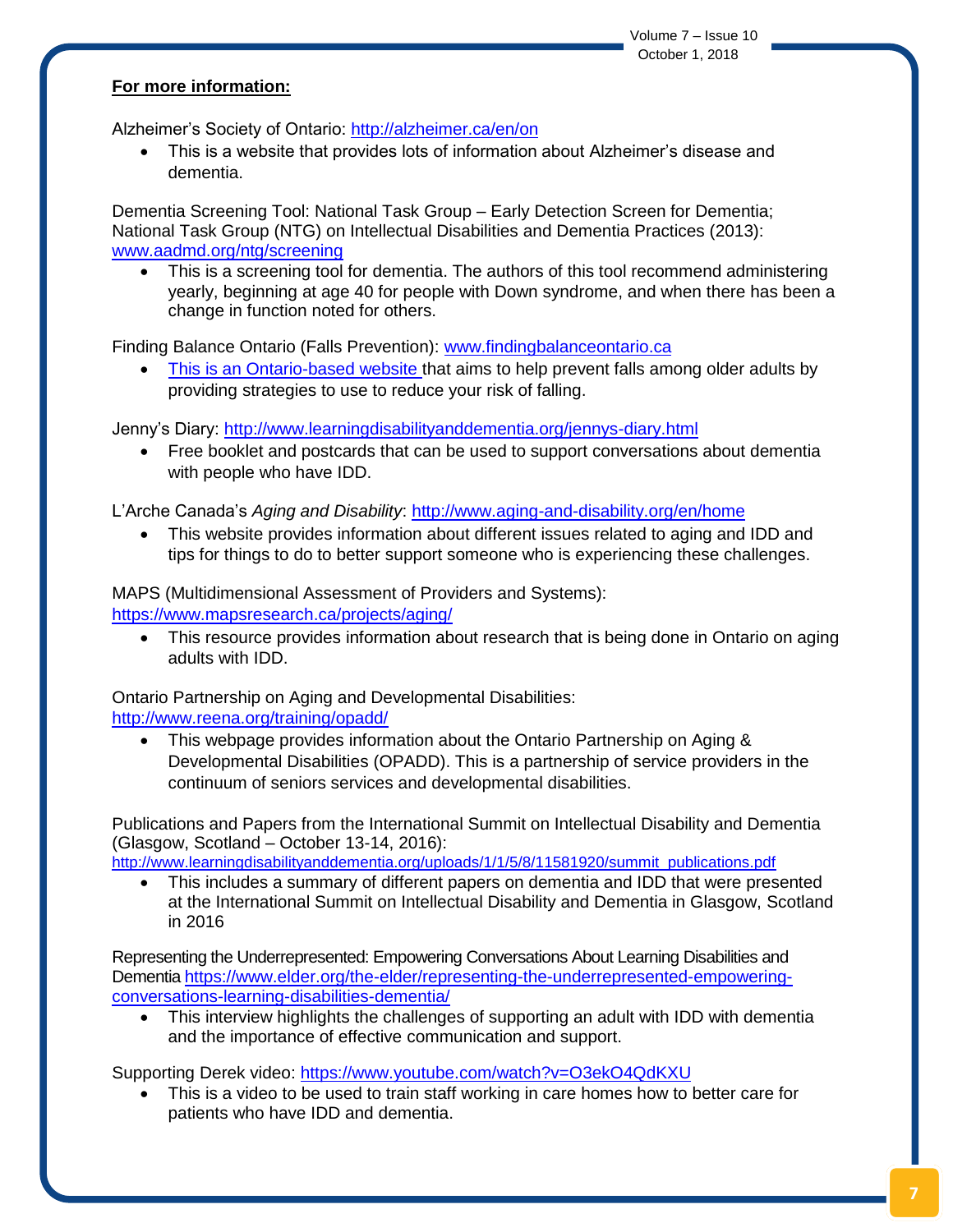Volume 7 – Issue 10 October 1, 2018

# **References**

Andreson L & Dorsi J. (2014) Growing Older. Aging and Intellectual Disability, United States' Resources for Integrated Care.

[https://www.resourcesforintegratedcare.com/webinar/series/individuals-with-idd.](https://www.resourcesforintegratedcare.com/webinar/series/individuals-with-idd)

Genik, L. *M.,* Freedman-Kalchman, T., McMurtry, C. M., Lunsky, Y. (2017). OUCH! How Understanding Pain can Lead to Gain when it Comes to Supporting Those with Developmental Disabilities. *International Journal for Direct Support Professionals, 6(*6). Retrieved from [http://www.vitacls.org/UserFiles/uploads/files/sss%20vol%206%20issue%205%20-](http://www.vitacls.org/UserFiles/uploads/files/sss%20vol%206%20issue%205%20-%20ENGLISH.pdf) [%20ENGLISH.pdf](http://www.vitacls.org/UserFiles/uploads/files/sss%20vol%206%20issue%205%20-%20ENGLISH.pdf)

Martin, L., Ouellette-Kuntz, H., McKenzie, K. & Habash, M. (2018). *Aging Project 2017/18 Update*. Kingston, ON: Multidimensional Assessment of Providers and Systems. Retrieved from <https://www.mapsresearch.ca/wp-content/uploads/2018/03/Aging-Project-201718-Update.pdf>

Ouellette-Kuntz, H., Martin, L., & McKenzie, K. (2016). Aging Project Final Report. Toronto, ON: Health Care Access Research and Developmental Disabilities Program. Retrieved from [https://www.porticonetwork.ca/documents/38160/99698/Aging+Final+Report/cf0cbbab-0943-](https://www.porticonetwork.ca/documents/38160/99698/Aging+Final+Report/cf0cbbab-0943-4796-88d9-1f8e3afb5af8) [4796-88d9-1f8e3afb5af8](https://www.porticonetwork.ca/documents/38160/99698/Aging+Final+Report/cf0cbbab-0943-4796-88d9-1f8e3afb5af8)

#### **About the authors**

Andrea is an occupational therapist who recently started working at Surrey Place in the Adult and Primary Care programs as a Transitions Facilitator, focused on adults with IDD who are aging. Prior to this role, she worked at Baycrest and Toronto Western, in geriatric mental health. She has also worked at the Centre for Addiction and Mental Health (CAMH) with the Health Care Access Research and Developmental Disabilities (H-CARDD) Program and at St. Michael's Hospital on a community mental health outreach team.

Eric is a physician specializing in geriatric medicine at St. Michael's Hospital and Mount Sinai Hospital. He is currently enrolled in the Clinical Epidemiology and Health Care Research Masters Program at the University of Toronto.

Erin is a doctoral student in the clinical psychology program at Ryerson University. She also works at CAMH as a graduate research trainee in the Adult Neurodevelopmental Services Program.

Yona is the Director of the Azrieli Centre for Adult Neurodevelopmental Disabilities and Mental Health, Senior Scientist in Adult Neurodevelopment Services Program, and Director of the H-CARDD Program at CAMH.